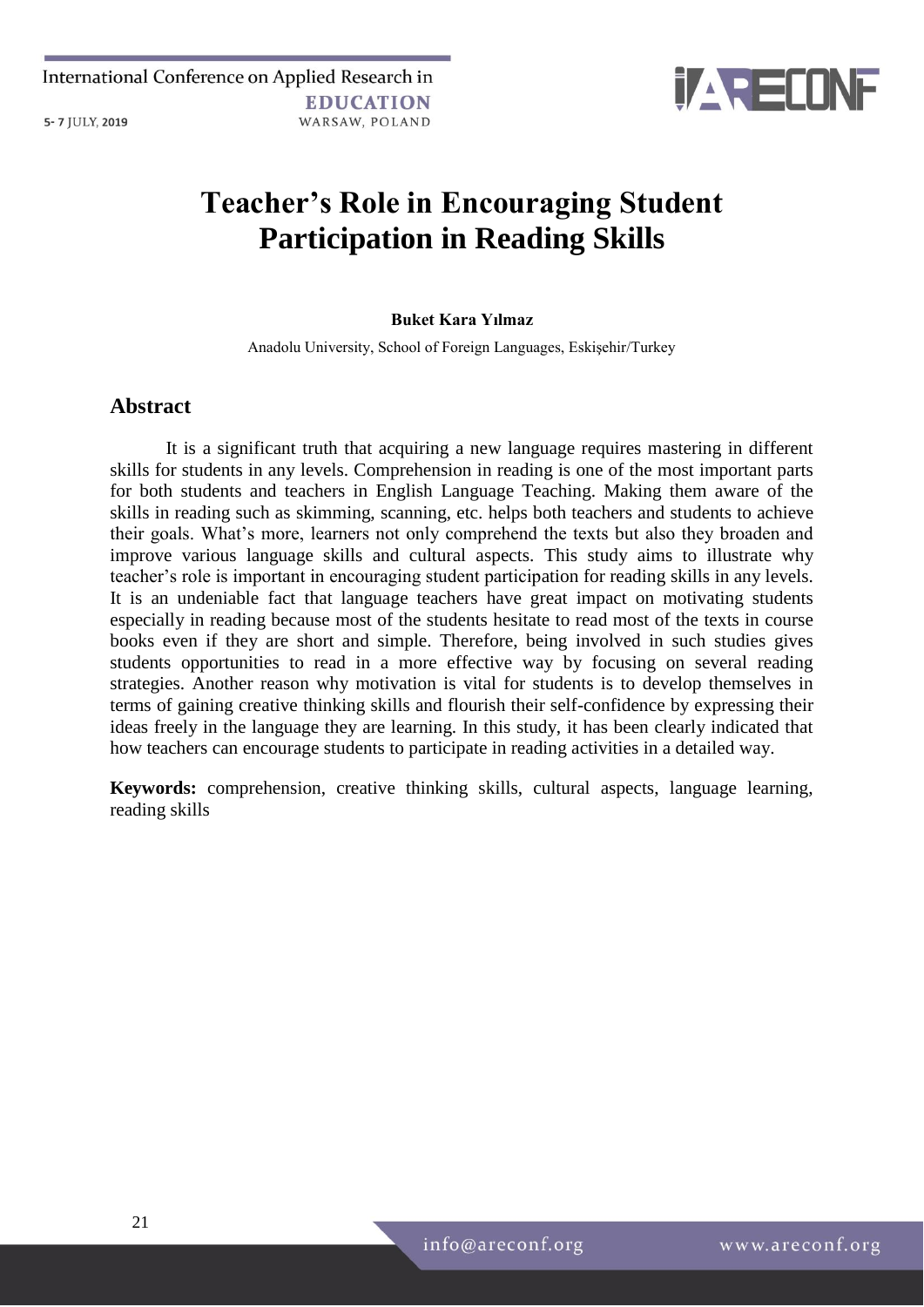International Conference on Applied Research in **EDUCATION** 5-7 JULY, 2019 WARSAW, POLAND



# **Introduction**

As a cognitive activity, reading is an inevitable skill for the language learners that envisions in the globalized context. Therefore, students must be aware of what they should learn from reading skill. When a student reads, it helps them both to broaden their horizons and to be successful in comprehension. It is stated that as reading makes people knowledgeable and conscious about their surroundings, they feel more free and sophisticated. In the process of reading, readers ought to be away from all kinds of distractions during the process of reading.

It must be focused on by the educators that all sorts of reading contribute to understand beyond the lines instead of just concentrating on the lines themselves. A critical reader should have some qualities such as judging the author's assumptions, making inferences, and reaching conclusions, and pointing the reliability, accuracy, quality and value within the standards based on their previous experiences. However, the common problem for most of the students is not being able to deal with learning a new language, especially the reading skills, and using it either in or out of the classroom. The main reason may lie under the fact that they recognize these reading skills as something very difficult and even challenging (getting bad marks, ashamed of making mistakes, etc.). This attitude towards learning a new language deters students from participating in all kinds of classroom activities; thus, this attitude prevents them from learning. As teachers we have to give hope and confidence to our students and embolden them to use the language in reading skills which is a challenge for them. At this point, a question arises for most of the teachers: How should we encourage students to participate in reading skills activities in classrooms? Here, to achieve this goal the teachers' roles – being the motivator, the informant, and the conductor - are significant in the classroom. In addition to these roles, teachers should benefit from the techniques taught in reading skills classes such as skimming & scanning.

# **Teachers' Roles**

## **Motivator**

Being a motivator is one of the most important roles of a teacher because depending on the technical virtues a teacher has, the capability of a teacher, students will be good at learning. If they are not motivated enough, they will fail. Some of the motivating factors are as follows:

### **Personality of the teacher**

- A teacher's overall attitude should be sensitive, encouraging, sympathetic, open minded and flexible.
- A teacher should avoid sarcasm and ridicule aimed at the student when he cannot read or comprehend what he reads.
- A teacher should be seen by the students to be both confident and competent.
- A teacher should have a clear way of thought confusing thoughts may distract the students.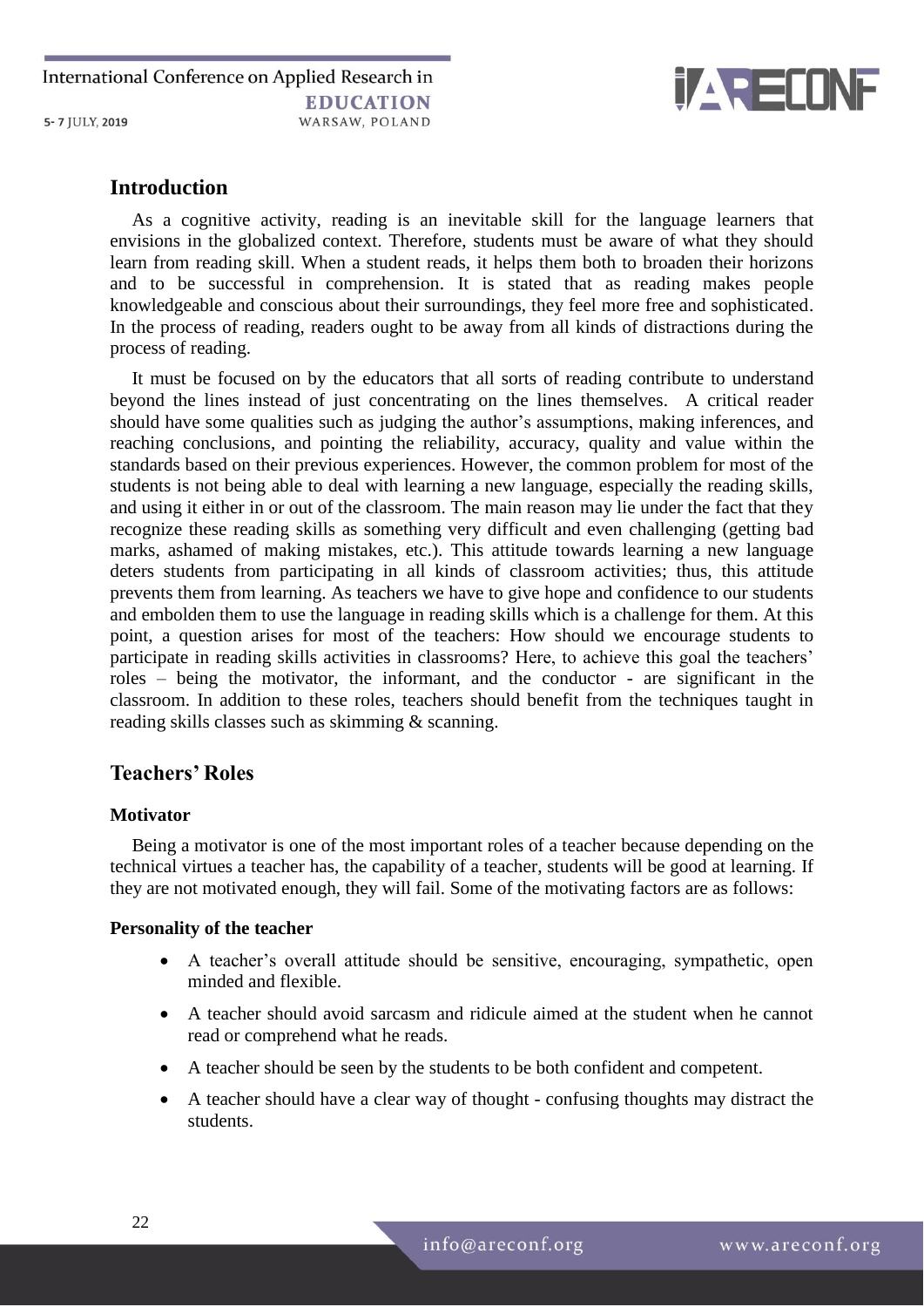

### **Teacher's ability to interest students in reading skills**

If the students are bored, they will pay no attention, so they will be easily distracted and start getting up to mischief as a result prevent others from learning, that is why a teacher must provide interest to avoid this situation. Interest can be provided through

- identifying and catering to the student's interests in terms of topics such as themselves, their hobbies, ambitions, dreams, etc.
- bringing into the classroom a variety of language points, practice skills and providing interaction in terms of T-S, S-T, S-S and pair or group activities,
- bringing humour into the classroom by using visual aids such as cartoons, anecdotes and jokes as reading texts and interesting tasks.

Here all the teachers should remember that the students are more likely to be interested in the teachers and what they are doing. If the learners are interested in them, regardless of the size of the class, the educators must do their best to engage all the students to join the activities.

### **Informant**

That the teacher's most important role as an informant is a well-known fact. The teacher

- does the first presentation in the reading class
- extends the already presented material
- reminds students the forgotten tasks
- gives explanations not only during the first presentation and revisions stages, but also during remedial study.

Here what and how much information to give should be borne in mind by the teacher. The learners should be taught in steps and stages in order not to be loaded with too much information, otherwise they would get lost and confused in what they are trying to learn and absorb.

#### **Conductor**

Here conductor means the person who conducts the lesson. The role is concerned with the practical things a teacher needs to be able to do in the lesson. The teacher must be able to:

- handle aid.
- give clues.
- give instructions for the activities.
- provide a model for students to imitate.
- explain things and answer students' queries.
- elicit answers from the students instead of simply giving them.
- set rules and check that if the students have understood the concepts required.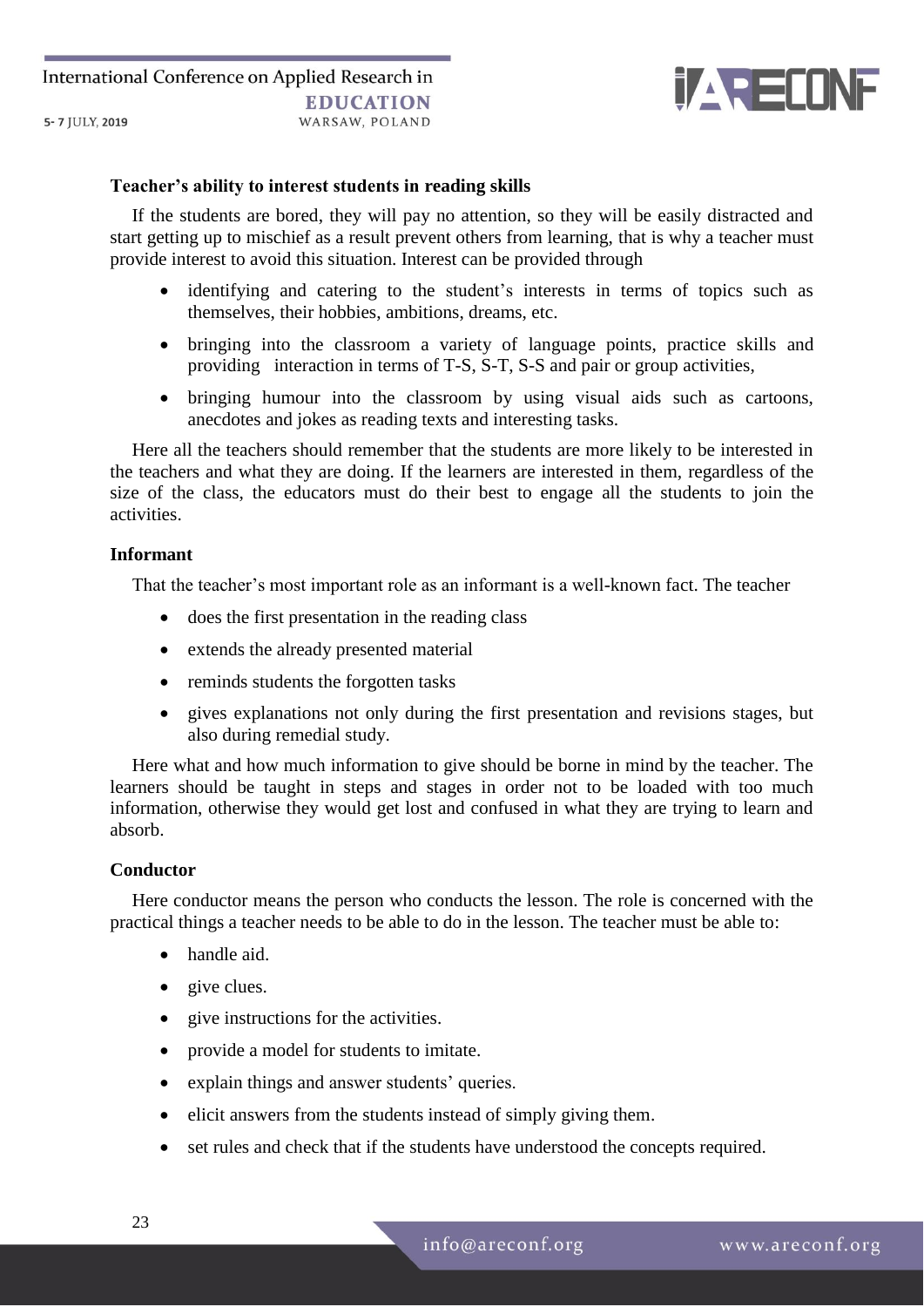

# **Techniques for Better Comprehension in Reading Skills**

Teachers should give enough training to the learners in order to improve their reading skills. Skimming and scanning are two of the reading techniques which are used widely and effectively in reading classes.

### **Skimming**

Skimming is a method of 'reading a text very quickly'. We use this technique to get the general idea (the gist) of a reading text. It is important to look out for key words like titles, subtitles, and subheadings instead of reading every word or sentence. Readers should move their eyes quickly to find the main idea and they shouldn't try to understand every word. Looking at pictures or photos can be another helpful approach. If a text is long, readers ought to focus on the first and the last paragraph of that text.

Learners skim read

- when they choose and buy a reading book in a bookshop by quickly looking over the back page, title, writer and the pictures of books.
- when they choose and read the most interesting news in a newspaper by looking at the title, subtitle and the pictures fast.
- when they revise or memorize something by reading the highlighted and the most important parts of their texts before exams, speeches and presentations.

## **Scanning**

Scanning is a method of 'reading a text very quickly' like skimming method. We use the scanning technique to look up a phone number, read through small ads in a newspaper, or for browsing television schedules, timetables, lists, catalogues, or webpages for information. For these tasks, learners don't need to read or understand every word in a text.

Scanning is also useful when students don't have time to read every word. This could be when they are studying or looking for specific information from a book or article and when they need to find it quickly.

Students should

- not try to read every word
- focus on the information they are looking for
- use clues on the page, such as headings and titles, to help them

### **The Differences Between Skimming and Scanning**

The main difference between scanning and scanning is that a person stops once he or she gets the information needed while scanning for it. Scanning is used with the aim of searching a piece of specific information; that is a certain answer to a specific question. As someone searches and would like to get the general impression of what is included in the text, skimming is used.

Both techniques are helpful for learners to get the general meaning and specific information they are looking for. For this reason, while learning a new foreign language